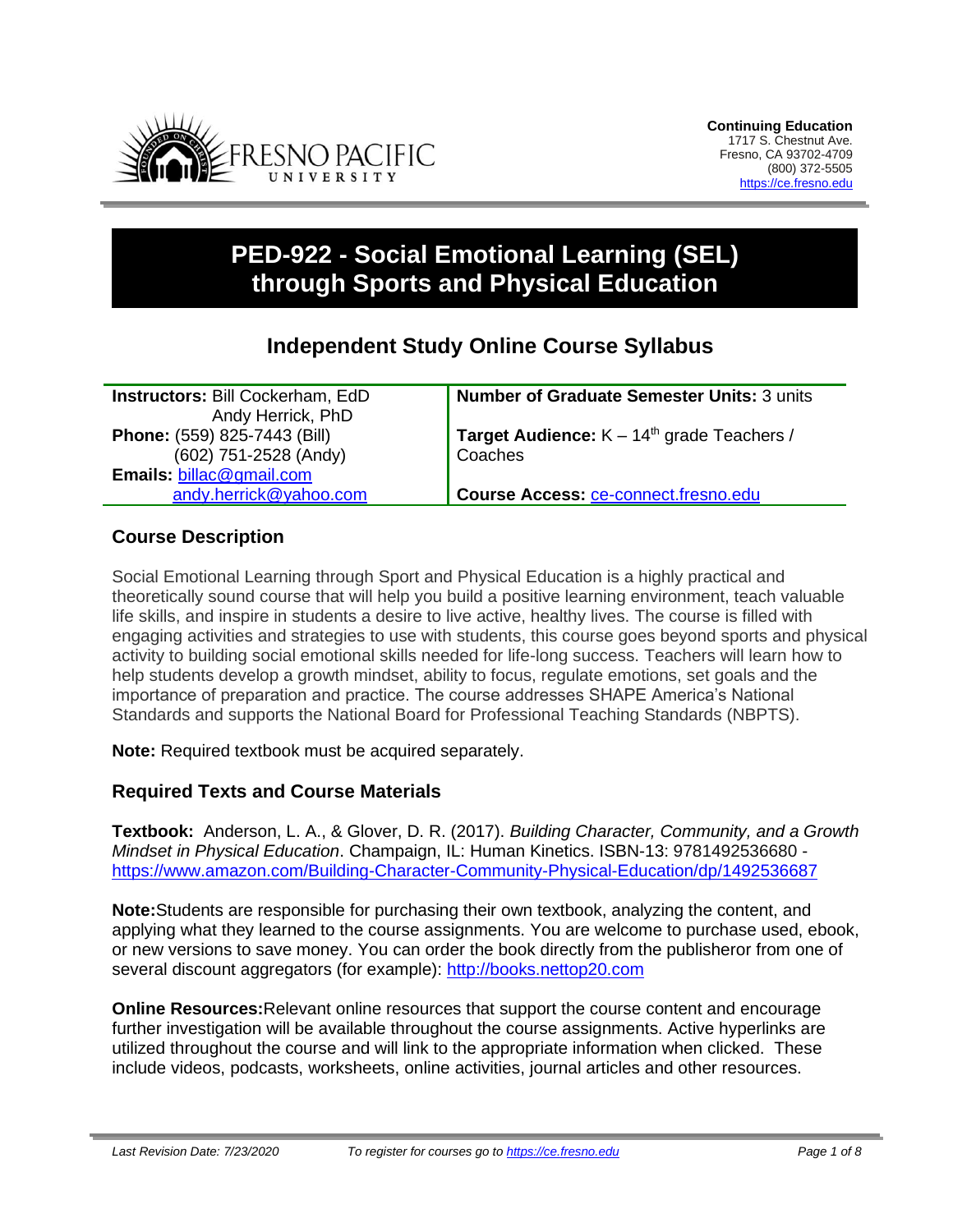**Moodle:**Moodle is a web-based learning management system used to support flexible teaching and learning in both face-to-face and distance courses (e-learning). [https://moodle.org](https://moodle.org/) /[/https://moodle.org/demo](https://moodle.org/demo) /[/https://docs.moodle.org](https://docs.moodle.org/)

# **Course Dates**

Self-paced; students may enroll at any time and take up to one year, from the date of registration, to complete assignments. Students may complete assignments in no less than three weeks for a 3 unit course (one week per unit).

# **National Standards Addressed in This Course**

### **National Board for Professional Teaching Standards (NBPTS)**

[\(http://www.nbpts.org/standards-five-core-propositions/\)](http://www.nbpts.org/standards-five-core-propositions/)

First published in 1989 and updated in 2016, *[What Teachers Should Know and Be Able to Do](http://www.accomplishedteacher.org/)* articulates the National Board's Five Core Propositions for teaching. The Five Core Propositions comparable to medicine's Hippocratic Oath — set forth the profession's vision for accomplished teaching. Together, the propositions form the basis of all National Board Standards and the foundation for National Board Certification. Course assignments have been designed so students can demonstrate excellence against these professional teaching standards whenever possible.

- Proposition 1: Teachers are committed to students and their learning
- Proposition 2: Teachers know the subject they teach and how to teach those subjects to students
- Proposition 3: Teachers are responsible for managing and monitoring student learning
- Proposition 4: Teachers think systematically about their practice and learn from experience
- Proposition 5: Teachers are members of learning communities

#### **Society for Health and Physical Educators (SHAPE America)–National Physical Education Standards (**https://www[.https://www.shapeamerica.org/standards/pe/.](https://www.shapeamerica.org/standards/pe/)org/standards/pe/)

SHAPE America's National Standards & Grade-Level Outcomes for K-12 Physical Education define what a student should know and be able to do as result of a highly effective physical education program. States and local school districts across the country use the National Standards to develop or revise existing standards, frameworks and curricula.

- Standard 1: The physically literate individual demonstrates competency in a variety of motor skills and movement patterns.
- Standard 2: The physically literate individual applies knowledge of concepts, principles, strategies and tactics related to movement and performance.
- Standard 3: The physically literate individual demonstrates the knowledge and skills to achieve and maintain a health-enhancing level of physical activity and fitness.
- Standard 4: The physically literate individual exhibits responsible personal and social behavior that respects self and others.
- Standard 5: The physically literate individual recognizes the value of physical activity for health, enjoyment, challenge, self-expression and/or social interaction.

# **Continuing Education Program Student Learning Outcomes**

| CE 1 | Demonstrate proficient written communication by articulating a clear focus,   |
|------|-------------------------------------------------------------------------------|
|      | synthesizing arguments, and utilizing standard formats in order to inform and |
|      | persuade others, and present information applicable to targeted use.          |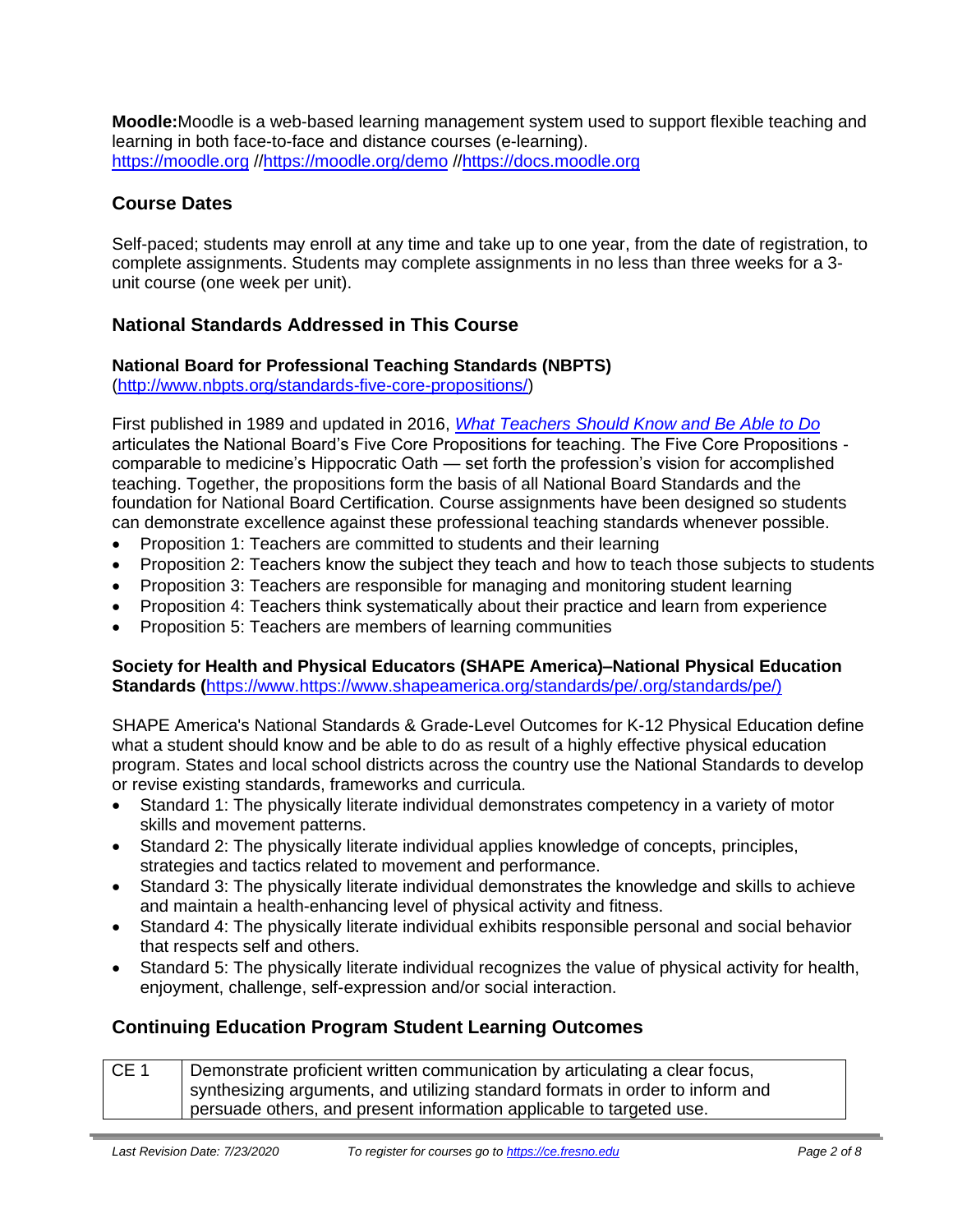| CE <sub>2</sub> | Demonstrate comprehension of content-specific knowledge and the ability to apply it<br>in theoretical, personal, professional, or societal contexts.                                                                                                                    |
|-----------------|-------------------------------------------------------------------------------------------------------------------------------------------------------------------------------------------------------------------------------------------------------------------------|
| CE <sub>3</sub> | Reflect on their personal and professional growth and provide evidence of how such<br>reflection is utilized to manage personal and professional improvement.                                                                                                           |
| CE <sub>4</sub> | Apply critical thinking competencies by generating probing questions, recognizing<br>underlying assumptions, interpreting and evaluating relevant information, and<br>applying their understandings to the professional setting.                                        |
| CE <sub>5</sub> | Reflect on values that inspire high standards of professional and ethical behavior as<br>they pursue excellence in applying new learning to their chosen field.                                                                                                         |
| CE <sub>6</sub> | Identify information needed in order to fully understand a topic or task, organize that<br>information, identify the best sources of information for a given enquiry, locate and<br>critically evaluate sources, and accurately and effectively share that information. |

# **Student Learning Outcomes (SLOs) for This Course**

| <b>Student Learning Outcomesfor This Course</b><br>By the end of this course                         | <b>National Standards</b><br><b>Addressed in This</b><br>Course* | Continuing<br><b>Education Program</b><br><b>Student Learning</b><br><b>Outcomes</b><br>Addressed** |
|------------------------------------------------------------------------------------------------------|------------------------------------------------------------------|-----------------------------------------------------------------------------------------------------|
| 1. Discuss the connection between emotional                                                          | NBPTS 1, 3                                                       | CE 1, 2, 6                                                                                          |
| intelligence and a growth mindset.                                                                   | <b>SHAPE 3, 5</b>                                                |                                                                                                     |
| 2. Describe the impact community building has                                                        | <b>NBPTS 1, 5</b>                                                | CE 2, 4                                                                                             |
| on motivation and learning.                                                                          | SHAPE 4                                                          |                                                                                                     |
| 3. Outline strategies for building character.                                                        | <b>NBPTS 3, 5</b>                                                | CE 2, 5                                                                                             |
|                                                                                                      | SHAPE4, 5                                                        |                                                                                                     |
| 4. Conduct engaging and motivational character-                                                      | <b>NBPTS 1, 2</b>                                                | CE 4, 5                                                                                             |
| building activities.                                                                                 | SHAPE 5                                                          |                                                                                                     |
| 5. Provide outdoor collaborative team-building                                                       | <b>NBPTS 1, 5</b>                                                | CE 4, 5                                                                                             |
| challenges.                                                                                          | <b>SHAPE 4, 5</b>                                                |                                                                                                     |
| 6. Practice a growth mindset through concepts<br>such as assessment, reflction, and goal<br>setting. | NBPTS 1, 3<br>SHAPE 5                                            | CE 5, 6                                                                                             |

\* Please refer to the section on **NationalStandards Addressed in This Course**

#### \*\* Please refer to the section on **Continuing Education Program Student Learning Outcomes**

# **Topics, Assignments, and Activities**

The participant's grade will be determined by the number and quality of modules they choose to complete. Outlined below are the module requirements for each type of unit and grade options.

If working towards the "A letter grade" option:

• Seven modules - Complete all 7 content modules. All coursework with must receive "Agrade" quality or better.

If working towards the "B letter grade" option:

• Five module - Complete Modules 1 and 7 plus any 3 (of the remaining 5) content modules. All coursework with must receive "B-grade" quality or better.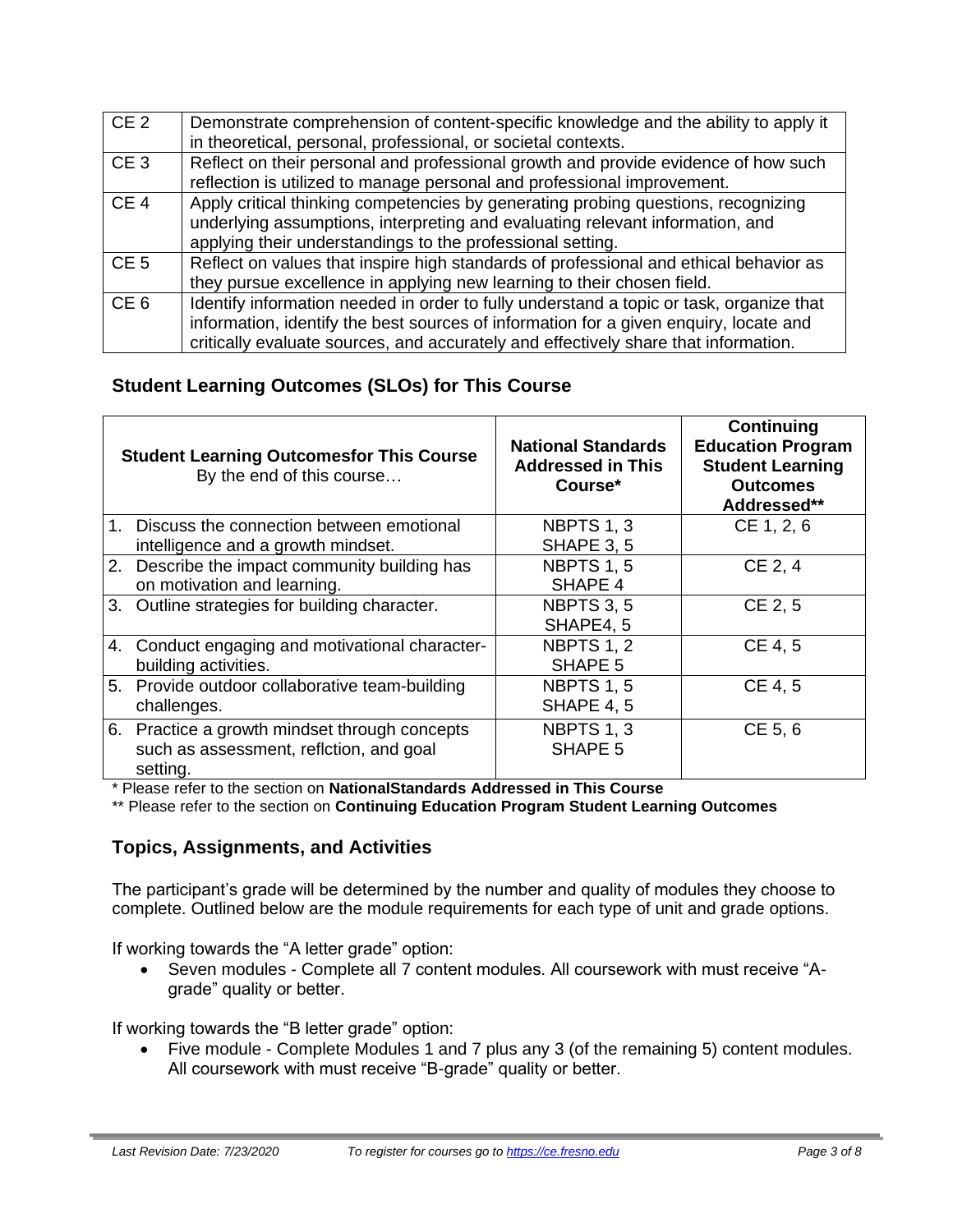|                           |                                                                                                                                    | <b>Credit</b>     |
|---------------------------|------------------------------------------------------------------------------------------------------------------------------------|-------------------|
| <b>Module Title</b>       | <b>Module Assignments and Activities</b>                                                                                           | for Each          |
|                           |                                                                                                                                    | <b>Assignment</b> |
| <b>Welcome Module</b>     | Introduction video<br>$\bullet$                                                                                                    |                   |
|                           | Course Syllabus<br>$\bullet$                                                                                                       |                   |
|                           | Introduce Yourself Forum<br>$\bullet$                                                                                              |                   |
|                           | Moodle Online Tutorial                                                                                                             |                   |
|                           | $\bullet$<br>Required Module for A-letter AND B-letter Grade Option                                                                |                   |
| Module $1 -$              | Complete one (1) of the following three (3) assignments, plus forum:                                                               |                   |
| Emotional                 | 1.1 Reflection and Goals                                                                                                           | Pass              |
| Intelligence              | 1.2 SEL Poster                                                                                                                     | Pass              |
|                           | 1.3 EQ and IQ                                                                                                                      | Pass              |
|                           | 1.4 Life Skills & Values Forum                                                                                                     | Pass              |
| Module $2 -$              | Required for A-letter and Optional for B-letter Grade Option                                                                       |                   |
|                           | Complete one (1) of the following five (5) assignments, plus forum:                                                                |                   |
| <b>Building Community</b> | 2.1 Praise and Encouragement                                                                                                       | Pass              |
|                           | 2.2 Building Community Through Team Structure                                                                                      | Pass              |
|                           | 2.3 Fostering Enthusiasm and Motivation                                                                                            | Pass              |
|                           | 2.4 Large-Group Greetings and Warm-Up Activities                                                                                   | Pass              |
|                           | 2.5 Team Warm-Up Activities                                                                                                        | Pass              |
|                           | 2.6 Positive Learning Environment Forum                                                                                            | Pass              |
| Module $3-$               | Required for A-letter and Optional for B-letter Grade Option                                                                       |                   |
| Character                 | Complete one (1) of the following six (6) assignments, plus forum:                                                                 |                   |
|                           | 3.1 Focus Words                                                                                                                    | Pass              |
|                           | 3.2 Reflection Scenarios                                                                                                           | Pass              |
|                           | 3.3 Video Clips                                                                                                                    | Pass              |
|                           | 3.4 Inspirational Sayings                                                                                                          | Pass              |
|                           | 3.5 Songs                                                                                                                          | Pass              |
|                           | 3.6 Story Telling                                                                                                                  | Pass              |
|                           | 3.7 Character Forum                                                                                                                | Pass              |
| Module $4-$               | Required for A-letter and Optional for B-letter Grade Option                                                                       |                   |
| <b>Building Character</b> | Complete one (1) of the following two (2) assignments, plus forum:                                                                 |                   |
|                           | 4.1 Building Character Textbook Activity                                                                                           | Pass              |
|                           | 4.2 Building Character Creative Activity                                                                                           | Pass              |
|                           | 4.3 Creative Character-Building Activity Forum                                                                                     | Pass              |
| Module $5-$               | Required for A-letter and Optional for B-letter Grade Option<br>Complete one (1) of the following two (2) assignments, plus forum: |                   |
| Challenges                | 5.1 Community Through Team Structure Activity                                                                                      | Pass              |
|                           | 5.2 Community Through Team Structure Creative Activity                                                                             | Pass              |
|                           | 5.3 Creative Team-Building Activity Forum                                                                                          | Pass              |
| Module $6-$               | Required for A-letter and Optional for B-letter Grade Option                                                                       |                   |
| <b>Growth Mindset</b>     | Complete one (1) of the following four (4) assignments, plus forum:                                                                |                   |
|                           | 6.1 Growth Mindsety Versus Fixed Mindset                                                                                           | Pass              |
|                           | 6.2 Learning Logs                                                                                                                  | Pass              |
|                           | 6.3 Growth Mindset and Self Assessment                                                                                             | Pass              |
|                           | 6.4 Growth Mindset and Self Assessment for Goal Setting                                                                            | Pass              |
|                           | 6.5 Growth Mindset Examples Forum                                                                                                  | Pass              |
| Module $7 -$              | Required Module for A-letter AND for B-letter Grade Option                                                                         |                   |
| Putting it all            | Complete one (1) of the following two (2) assignments, plus forum:                                                                 |                   |
| Together                  | 7.1 Integrated SEL Lesson                                                                                                          | Pass              |
|                           | 7.2 Stand Alone SEL Lesson                                                                                                         | Pass              |
|                           | 7.3 Where the Rubber Meets the RoadForum                                                                                           | Pass              |
| Course Wrap-up-           | <b>Course completion Checklist</b><br>$\bullet$                                                                                    |                   |
| Grading and               | <b>Final Reflection Forum</b><br>$\bullet$                                                                                         |                   |
| Evaluation                | <b>Course Evaluation</b><br>$\bullet$                                                                                              |                   |
|                           | <b>Grade Request / Transcript Request</b><br>$\bullet$                                                                             |                   |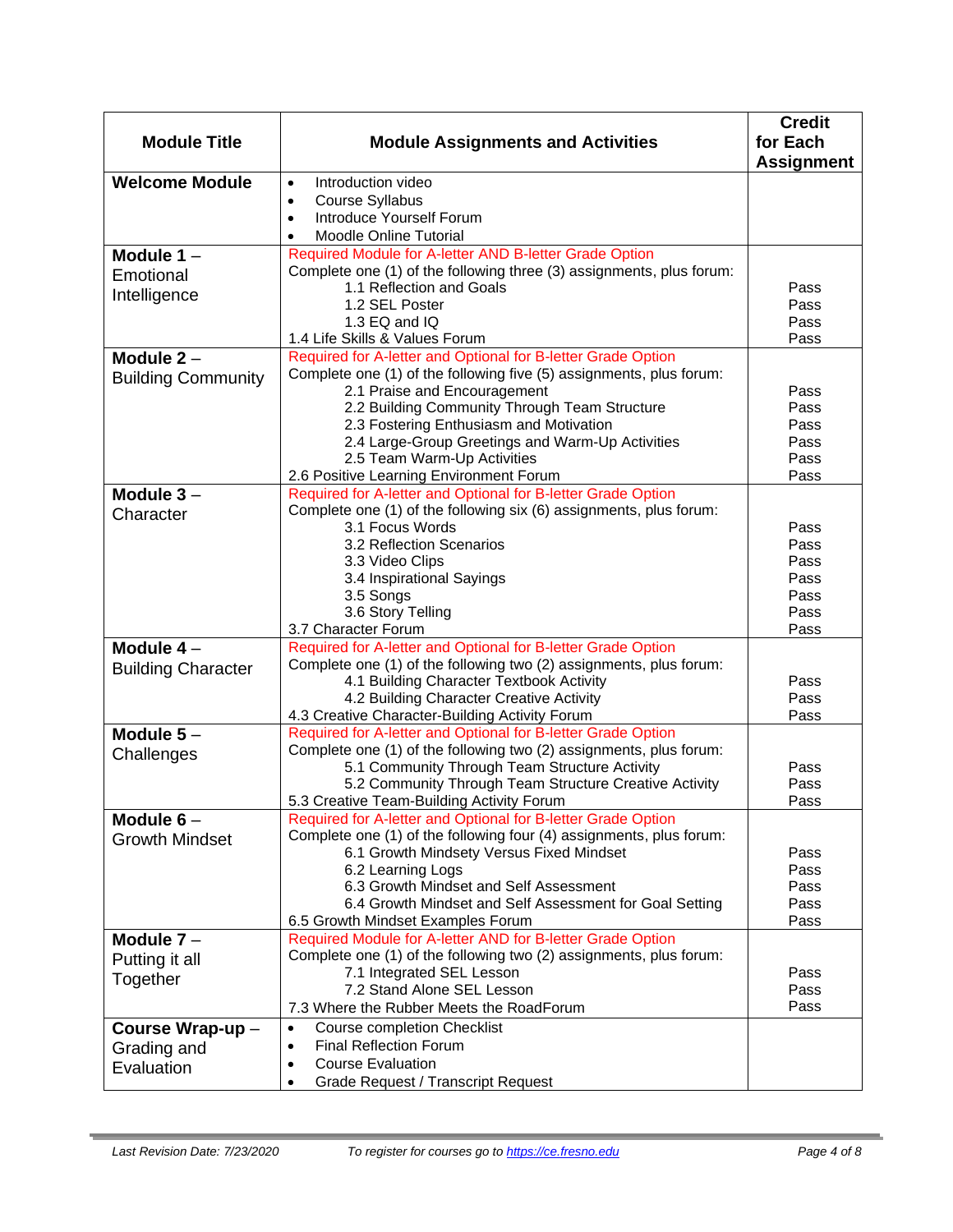# **Grading Policies, Rubrics, and Requirements for Assignments**

# **Grading Policies**

- Assignments will be graded per criteria presented in the course rubrics.
- $A = 90-100\%$  and  $B = 80-89\%$ , (anything below 80% will not receive credit.)
- The discernment between an A or a B letter grade is at the discretion of the instructor based on the quality of work submitted (see course rubrics).
- Coursework falling below a B grade will be returned with further instructions.
- All assignments must be completed to receive a grade and are expected to reflect the quality that teacher-training institutions require of professional educators. If completed assignments do not meet this standard, students will be notified with further instructions from the instructor.

| Grade     | <b>Percent</b> | <b>Description</b> | <b>Rubric</b>                                                                                                                                                                                      |
|-----------|----------------|--------------------|----------------------------------------------------------------------------------------------------------------------------------------------------------------------------------------------------|
| A         | 90-100%        | Excellent          | Meets all course/assignment<br>requirements, significant evidence of<br>subject mastery - excellent<br>demonstration of graduate level<br>professional development scholarship.                    |
| B         | 80-89%         | Very good          | Adequately meets the criteria for all<br>course/assignment requirements -<br>demonstrates subject competency and<br>very good graduate level professional<br>development scholarship.              |
| <b>NC</b> | Below 80%      | Unacceptable       | Does not meet the minimum criteria for<br>all course/assignment requirements and<br>demonstrated little, if any, evidence of<br>acceptable graduate level professional<br>development scholarship. |

#### **Grading Rubrics**

#### **Writing Requirements**

- **Superior:** Writing is clear, succinct, and reflects graduate level expectations. Clearly addresses all parts of the writing task. Maintains a consistent point of view and organizational structure. Include relevant facts, details, and explanations.
- **Standard:** Writing is acceptable with very few mistakes in grammar and spelling. Addresses most parts of the writing task. Maintains a mostly consistent point of view and organizational structure. Include mostly relevant facts, details, and explanations.
- **Sub-standard:** Writing contains noticeable mistakes in grammar and spelling.Does not address allparts of the writing task. Lacks a consistent point of view and organization structure. May include marginally relevant facts, details, and explanations.

#### **Lesson Plan Requirements**

- **Superior:** Instructional goals and objectives clearly stated. Instructional strategies appropriate for learning outcome(s). Method for assessing student learning and evaluating instruction is clearly delineated and authentic. All materials necessary for student and teacher to complete lesson clearly listed.
- **Standard:** Instructional goals and objectives are stated but are not easy to understand. Some instructional strategies are appropriate for learning outcome(s). Method for assessing student learning and evaluating instruction is present. Most materials necessary for student and teacher to complete lesson are listed.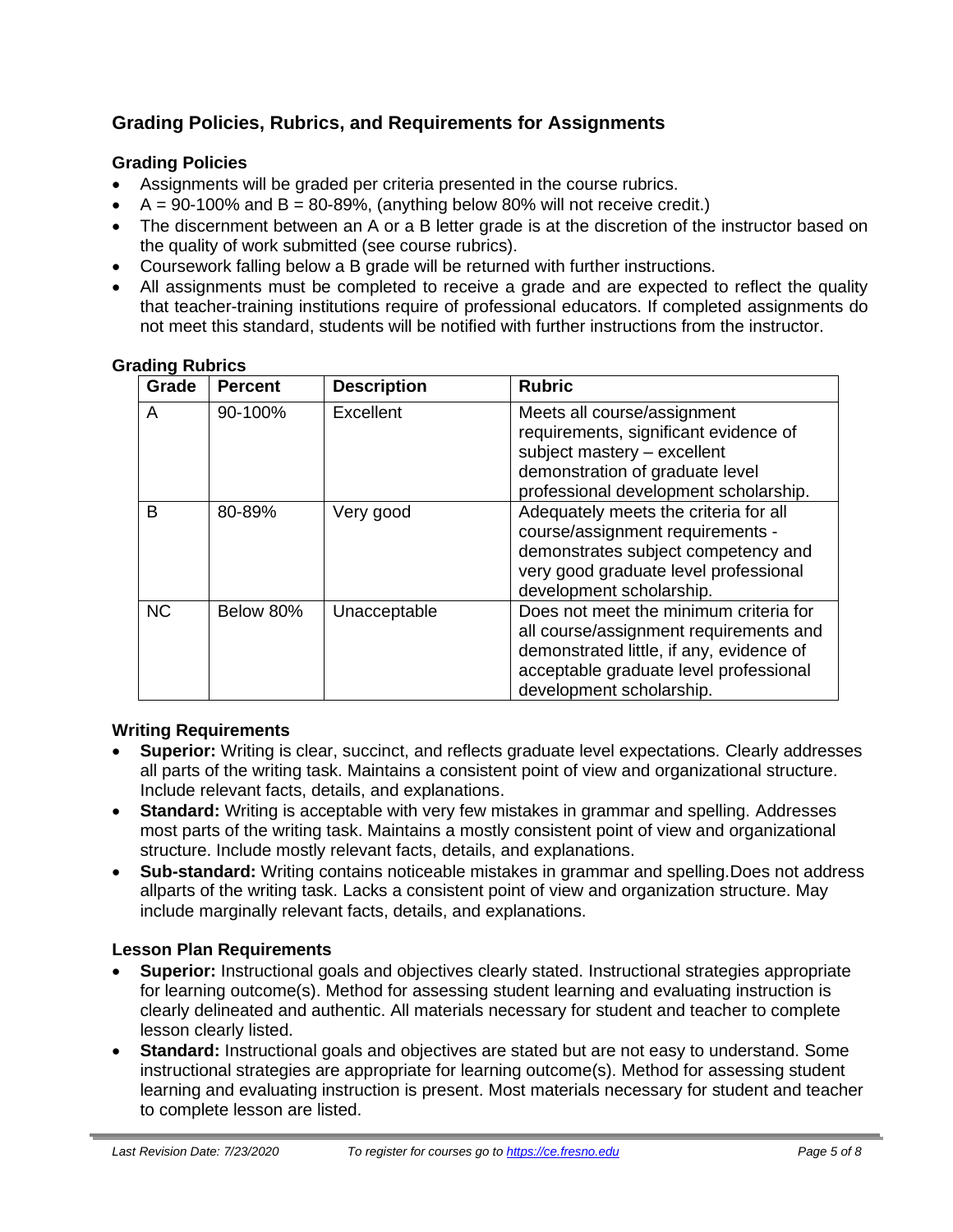• **Sub-standard:** Instructional goals and objectives are not stated. Learners cannot tell what is expected of them. Instructional strategies are missing or strategies used are inappropriate. Method for assessing student learning and evaluating instruction is missing. Materials necessary for student and teacher to complete lesson are missing.

# **ReflectionForum Requirements**

- **Superior:** Response was at least 1 page (3 fully developed paragraphs) in length. Thoroughly answered all the posed questions, followed all the assignment directions, proper grammar and no spelling errors. Language is clear, concise, and easy to understand. Uses terminology appropriately and is logically organized.
- **Standard:** Response was ½ to 1 page in length (2-3 fully developed paragraphs). Answered all the questions but did not provide an in-depth analysis, followed most of the assignment directions, proper grammar and no spelling errors. Language is comprehensible, but there a few passages that are difficult to understand. The organization is generally good.
- **Sub-standard:** Response was less than ½ page in length (1 paragraph). Did not answer all the required questions and/or statements or responses were superficial, vague, or unclear, did not follow the assignment directions, many grammar and spelling errors. Is adequately written, but may use some terms incorrectly; may need to be read two or more times to be understood.

# **Instructor/Student Contact Information**

Throughout the course participants will be communicating with the instructor and their classmates on a regular basis using asynchronous discussion forums. A virtual office is utilized for class questions and students are provided with instructor contact information in the event they want to make email or phone contact. In addition, students are encouraged to email or phone the instructor at any time. Students will also receive feedback on the required assignments as they are submitted.

# **Discussion Forums**

Participation is an important expectation of this course and all online courses. Online discussions promote reflection and analysis while allowing students to appreciate and evaluate positions that others express. While students may not be engaging with the same students throughout this course they will be expected to offer comments, questions, and replies to the discussion question whenever possible. The faculty role in the discussion forum is that of an observer and facilitator.

#### **Coursework Hours**

Based on the Carnegie Unit standard, a unit of graduate credit measures academic credit based on the number of hours the student is engaged in learning. This includes all time spent on the course: reading the textbook, watching videos, listening to audio lessons, researching topics, writing papers, creating projects, developing lesson plans, posting to discussion boards, etc. Coursework offered for FPU Continuing Education graduate credit adheres to 45 hours per semester unit for the 900-level courses. Therefore, a student will spend approximately 135 hours on a typical 3-unit course.

# **Services for Students with Disabilities**

Students with disabilities are eligible for reasonable accommodations in their academic work in all classes. In order to receive assistance, the student with a disability must provide the Academic Support Center with documentation, which describes the specific disability. The documentation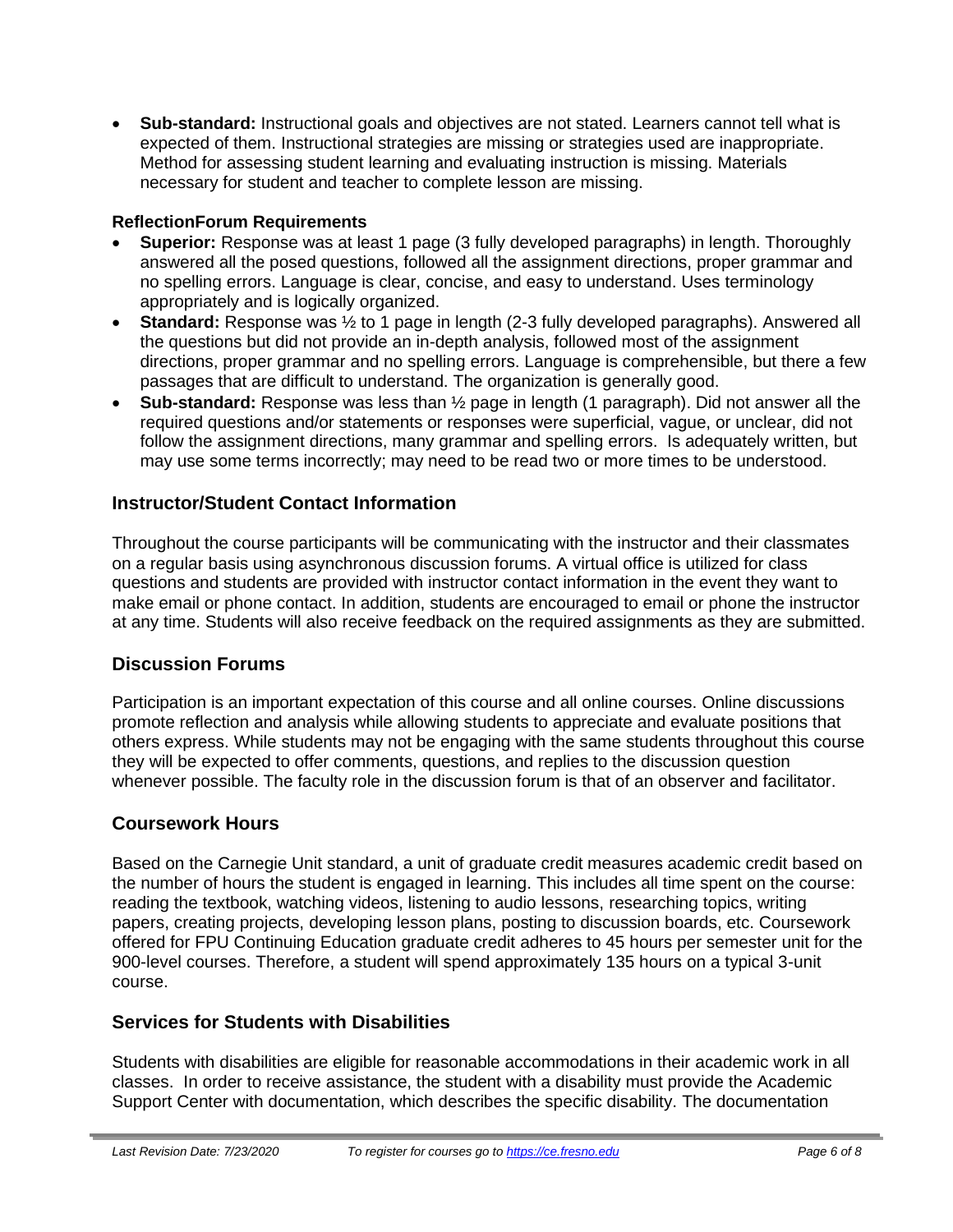must be from a qualified professional in the area of the disability (i.e. psychologist, physician or educational diagnostician). Students with disabilities should contact the Academic Support Center to discuss academic and other needs as soon as they are diagnosed with a disability. Once documentation is on file, arrangements for reasonable accommodations can be made. For more information and for downloadable forms, please go to [https://www.fresno.edu/students/academic](https://www.fresno.edu/students/academic-support/services-students-disabilities)[support/services-students-disabilities.](https://www.fresno.edu/students/academic-support/services-students-disabilities)

# **Plagiarism and Academic Honesty**

All people participating in the educational process at Fresno Pacific University are expected to pursue honesty and integrity in all aspects of their academic work. Academic dishonesty, including plagiarism, will be handled per the procedures set forth in the Fresno Pacific University Catalogue <https://www.fresno.edu/students/registrars-office/academic-catalogs>

# **Technology Requirements**

To successfully complete the course requirements, course participants will need Internet access, can send and receive email, know how to manage simple files in a word processing program, and have a basic understanding of the Internet.Please remember that the instructor is not able to offer technical support. If you need technical support, please contact your Internet Service Provider.

**Moodle:** This course will be delivered totally online. Moodle is a learning management system that provides students access to online resources, documents, graded assignments, quizzes, discussion forums, etc. Moodle is easy to learn and has a friendly user interface. To learn more about Moodle, go to [https://docs.moodle.org/33/en/Student\\_FAQ.](https://docs.moodle.org/33/en/Student_FAQ) There are also some student tutorials on the Center for Online Learning website at Fresno Pacific University - [https://col.fresno.edu/student.](https://col.fresno.edu/student)

**Moodle Site Login and Passwords:**Students will need to have internet access to log onto [https://ce-connect.fresno.edu.](https://ce-connect.fresno.edu/) The username and password numbers for Moodle access will be sent to you by the university using the email address you submitted at the time of registration. The instructor will then contact you with a welcome communication. If you need help with your username and password recovery, please contact the Continuing Education office at (800) 372- 5505 or (559) 453-2000 during regular office hours - Mon-Fri 8:00 am to 5:00 pm. or email them a[tprof.dev@fresno.edu.](mailto:prof.dev@fresno.edu)

**Getting Help with Moodle:**If you need help with Moodle, please contact the Center for Online Learning (COL), by telephone or the website. Help by phone (559) 453-3460 is available Mon-Thurs 8:00 am to 8:00 pm and on Fridays from 8:00 am to 5:00 pm, or by filling out a "Request Services" form at [https://col.fresno.edu/contact/request-services.](https://col.fresno.edu/contact/request-services) Please identify that you are with the "School = Continuing Education".

# **Final Course Grade and Transcripts**

When all work for the course has been completed, students will need to logon to the Continuing Education website [\(https://ce.fresno.edu/my-account\)](https://ce.fresno.edu/my-account) and "Request Final Grade". Once the instructor receives the requests and submits the grade online, students may log back in to view their Final Grade Report or order transcripts online. Please allow at least two weeks for the final grade to be posted. For more information, see the Continuing Education Policies and Procedures at [https://ce.fresno.edu/ce-policies-and-procedures.](https://ce.fresno.edu/ce-policies-and-procedures)